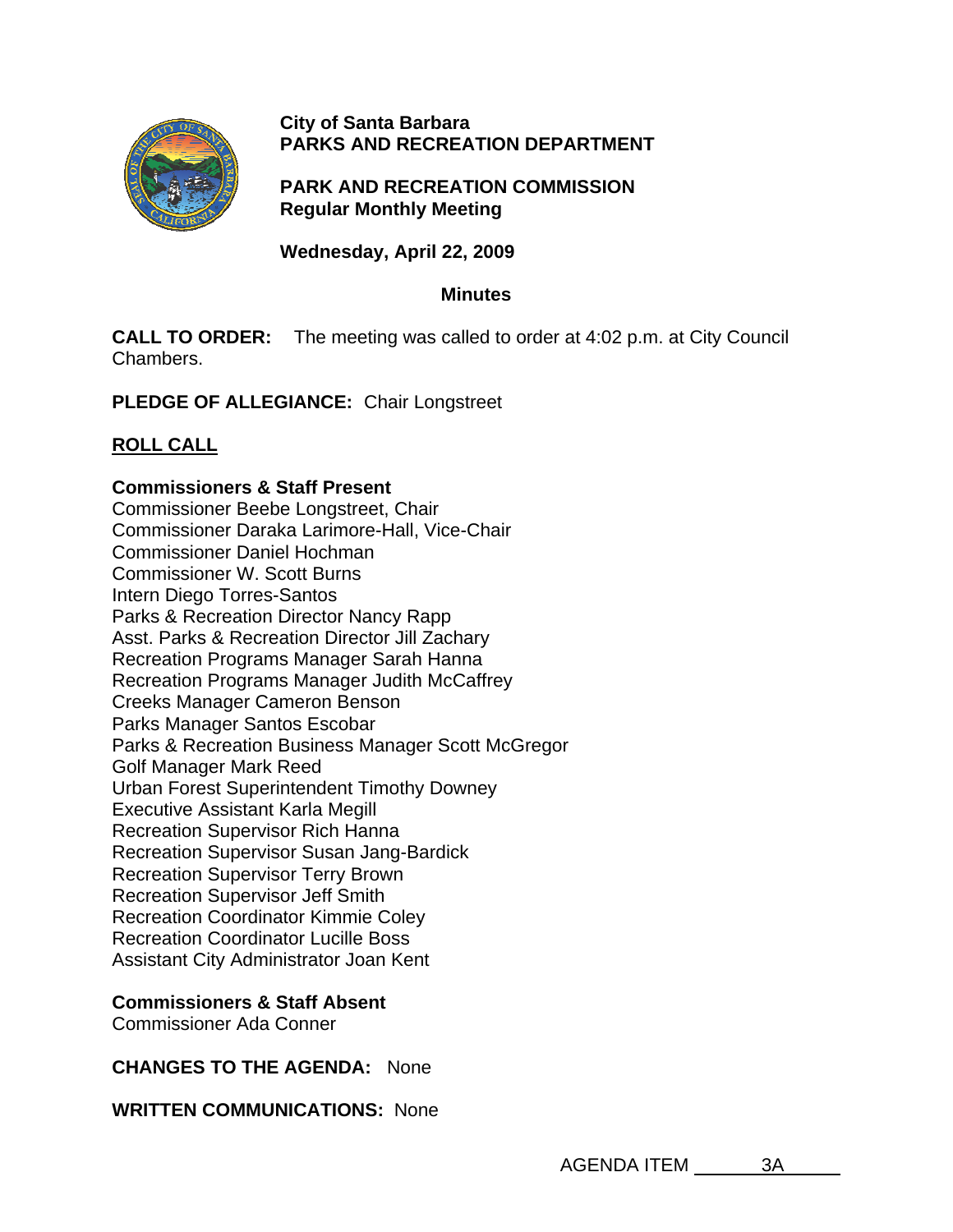### **PUBLIC COMMENT:** No one wished to speak.

### **COMMUNITY SERVICE RECOGNITION**:

### **1. Recognition of the Santa Barbara County American Red Cross Safety and Preparedness Division - For Action**

Recommendation: That the Commission recognize the staff of the Santa Barbara County American Red Cross Safety and Preparedness Division for their support of the Aquatic Section in providing safety training and aquatic programs for youth and teens.

Rich Hanna and Lucille Boss provided this report. The Commission recognized the Santa Barbara County American Red Cross Safety and Preparedness Division for their support of the Aquatic Section in providing safety training and aquatic programs for youth and teens.

#### **COMMISSIONER COMMITTEE ASSIGNMENT REPORTS**

Commissioner Burns reported on the activities of the PARC Foundation. He said they are starting a new program, "Friends of the PARC Foundation" in an effort to get more people in the community involved with the Foundation.

Commissioner Burns reported that he attended the Youth Council meeting but deferred to Intern Torres-Santos Youth Council report.

### **COMMISSION AND STAFF COMMUNICATIONS**

Chair Longstreet stated that she attended City Council and spoke during Public Comment in support of the Parks and Recreation Department. She stated that she strongly believes in everything the Department does and is proud to be associated with the Department.

### **YOUTH COUNCIL REPORT**

Intern Torres-Santos reported that the Youth Council held a Youth Speak-Out on April 16<sup>th</sup> that focused on Alcohol and Drug Prevention. He said the event was well-attended with approximately 200 people, mostly teens, in attendance. Intern Torres-Santos advised that the Youth Council is putting on an Aerosol Art Show at the Teen Center starting tomorrow through May  $7<sup>th</sup>$ . He indicated that the Youth Council elected new officers and has openings on the committee. Intern Torres-Santos encouraged youth who are interested in leadership to join the Youth Council. Finally, Intern Torres-Santos advised that the Annual Youth Leadership Banquet will be held this year on May 18th. He said the Commission will be receiving invitations later this month.

# **CONSENT CALENDAR**

### **2. Summary of Council Actions - For Information (Attachment)**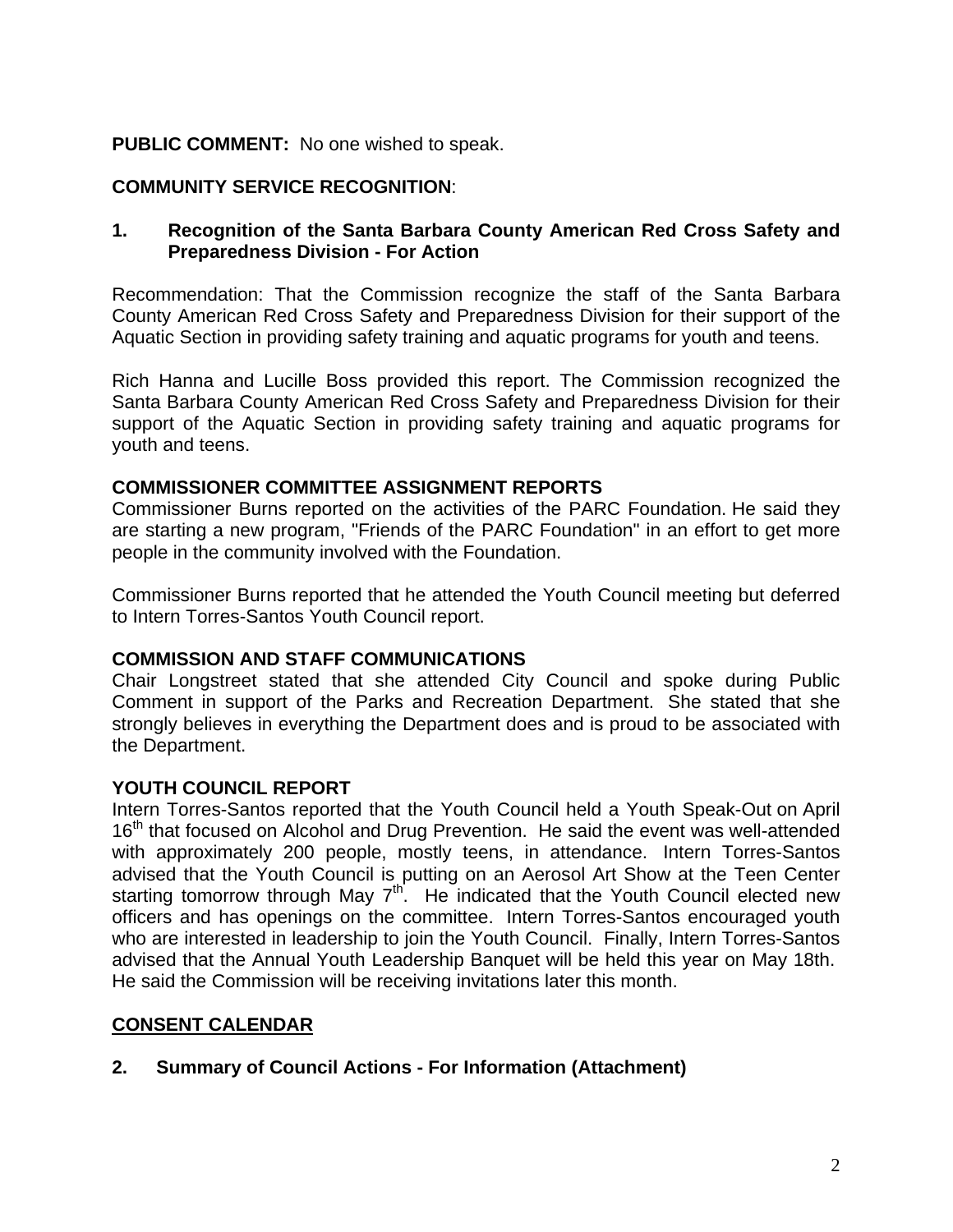Ms. Rapp indicated that the Department had received grants for two projects accepted by City Council: one was \$100,000 from the California Community Foundation for exterior improvements to Ortega Welcome House and one was \$500,000 from the California Department of Fish and Game Fisheries Restoration Grant Program for the Mission Creek Fish Passage Project at the CalTrans Channel.

Chair Longstreet congratulated Ms. Rapp on the grants and acknowledged the efforts of staff in bringing in grants.

# **3. Approval of Minutes - For Action (Attachment)**

Recommendation: That the Commission waive the reading and approve the minutes of the regular meeting of March 25, 2009

**Commissioner Daraka Larimore-Hall moved, seconded by Commissioner Daniel Hochman, and passed 4/0 to waive the reading and approve the minutes of the regular meeting of March 25, 2009.**

# **STREET TREE ADVISORY COMMITTEE ITEMS**

**4. Street Tree Advisory Committee Recommendations - For Action (Attachments)** 

Recommendation: That the Commission:

- A. Approve the following Street Tree removal request.
	- (1) 1721 Laguna Street Jason Yardi (2) Pittosporum Undulatum, Victoria Box

# **Commissioner W. Scott Burns moved, seconded by Commissioner Daniel Hochman, and passed 4/0 to concur with the recommendation of the Street Tree Advisory Committee regarding item 4A(1).**

- B. Deny the following Street Tree removal request.
	- (1) 3772 Lincoln Rd. Dennis and Connie Doheny Liquidambar styraciflua, Sweetgum

## **Commissioner Daraka Larimore-Hall moved, seconded by Commissioner W. Scott Burns, and passed 4/0 to concur with the Street Tree Advisory Committee recommendation regarding item 4B(1).**

C. Approve the following Setback Tree removal requests.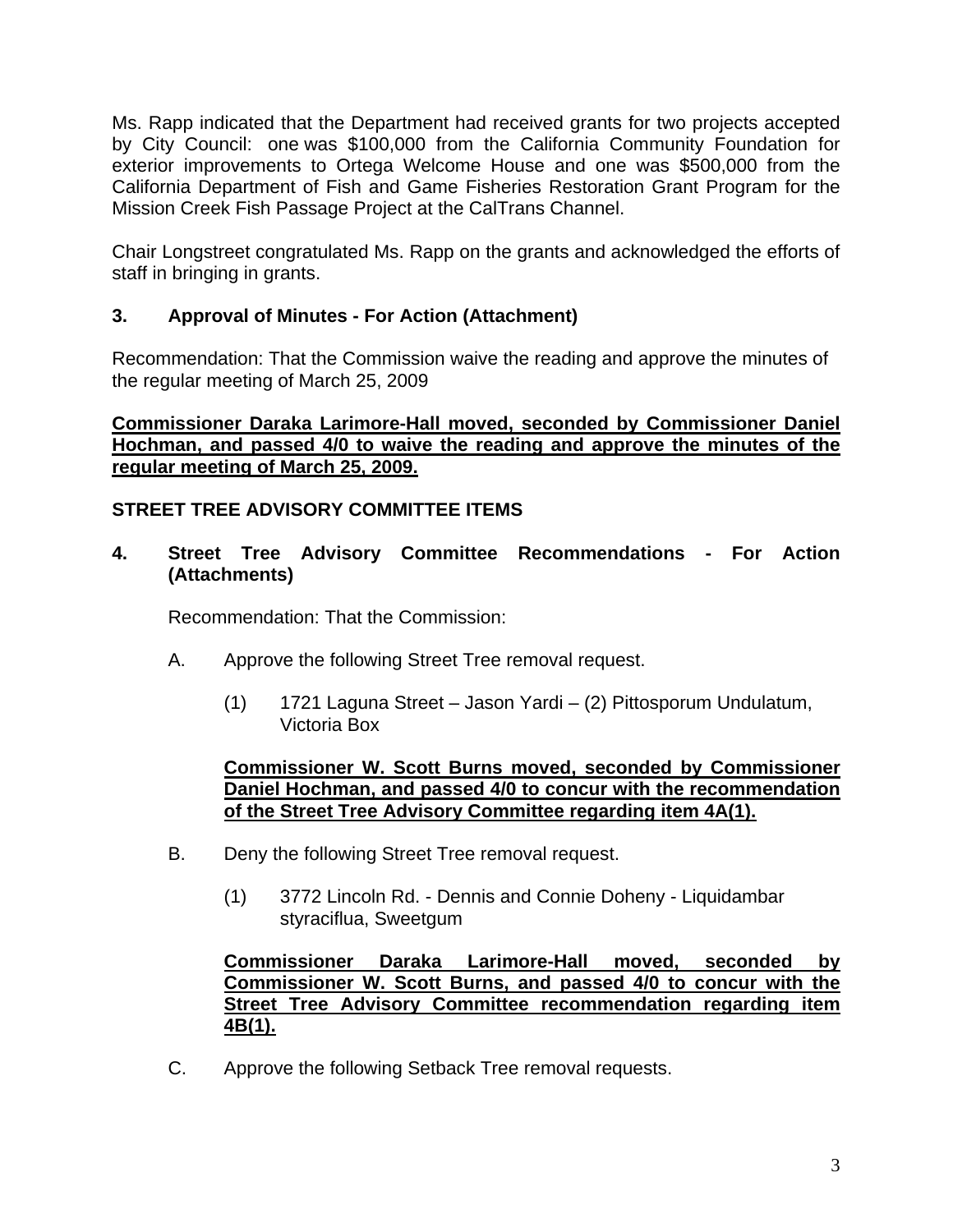(1) 303 - 307 W. Arrellaga St. - Mark Aijian - Yucca elephantipes, Giant Yucca

### **Commissioner Daniel Hochman moved, seconded by Commissioner W. Scott Burns, and passed 4/0 to concur with the Street Tree Advisory Committee conditional removal regarding item 4C(1).**

(2) 610 E. De La Guerra - Arbor Services, Karen Christman - Pinus radiata, Monterey Pine

### **Commissioner Daniel Hochman moved, seconded by Commissioner Daraka Larimore-Hall, and passed 4/0 to concur with the Street Tree Advisory Committee conditional removal regarding item 4C(2).**

- D. Deny the following Setback Tree removal request.
	- (1) 2021 Garden St. Bronwen Jones Syagrus romanzoffianum, Queen Palm

## **Commissioner Daraka Larimore-Hall moved, seconded by Commissioner W. Scott Burns, and passed 4/0 to concur with the Street Tree Advisory Committee recommendation regarding 4D(1).**

- E. Postpone a decision on the following Setback Tree removal request.
	- (1) 230 Lighthouse Rd. Peikert Group Architects, Lisa Plowman (5) Eucalyptus globulus, Blue Gum, (1) Myoporum laetum, Myoporum and (1) Schinus terebinthifolius, Brazilian Pepper

Mr. Downey advised that the reason for this request was a potential subdivision of the property into ten parcels causing conflicts with the trees. He said the applicant's letter indicates that eight of the Eucalyptus trees are located in the City right-of-way; however, the right-of-way actually veers around the trees, and five fall within the setback of 20 feet.

Mr. Downey said the applicant proposes to re-align the right-of-way causing three of the Eucalyptus trees to become City property if Planning Commission approves the sub-division. Mr. Downey stated that staff does not support re-alignment of the right-of-way. He said that the Street Tree Advisory Committee and staff the design unnecessarily causes the removal of some of the trees. He suggested that if the driveways could be moved to the middle of the property, the Eucalyptus and Pepper trees would not be affected; similarly, if the driveways remain at the perimeter, but moved away from the edges creating a space between the property line and driveways, or narrowed, some of the trees could be preserved.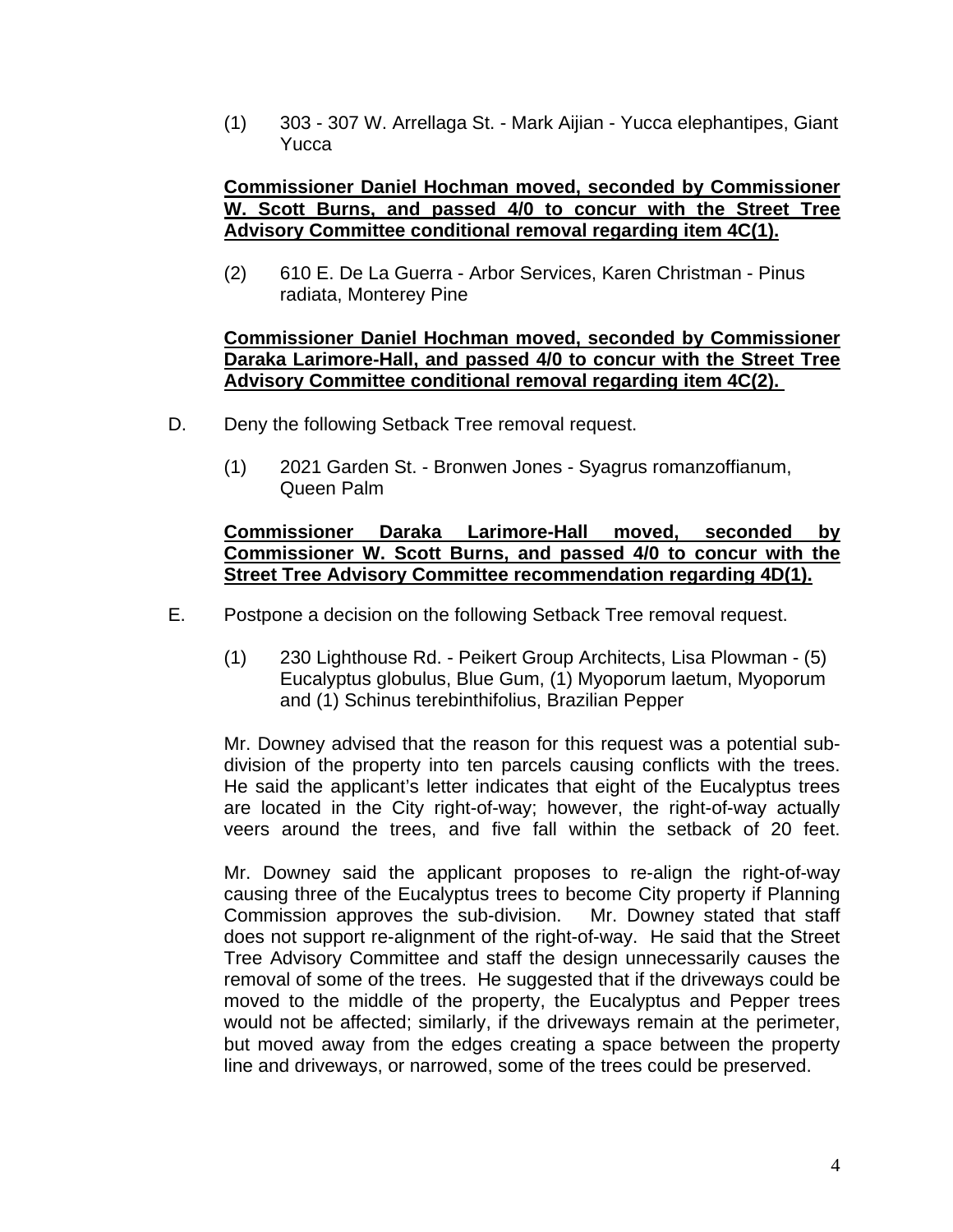Mr. Downey said that the applicant's letter mentions an Arborist report. He said the report addressed the safety of the trees with required root pruning based on assumptions the sub-division gets approved as proposed; however, it does not take into consideration alternate designs.

Mr. Downey stated that the Street Tree Advisory Committee and staff are supportive of the removal of the Myoporum and the Eucalyptus tree farthest back in the setback; however they believe this application is premature.

Mr. Downey indicated that the Street Tree Advisory Committee comments and Park and Recreation Commission comments and decision will be shared with the Planning Commission when the sub-division is considered.

Mr. Downey advised that the Street Tree Advisory Committee and staff recommend the Commission postpone a decision on the removal of these trees until the sub-division is determined.

Chair Longstreet said she visited the site, and her feelings are what they were with respect to Lower State Street. She said if the trees are removed now, the area is vulnerable if the project does not go through; and will be left barren. Chair Longstreet commented that it is very early in the planning process to take the trees out, and she would be interested in Planning Commission and ABR point of view. She further stated that Planning Commission and ABR would desire to keep the trees. Chair Longstreet said she would concur with postponement.

Commissioner Burns commented the there was a letter from the School District expressing concern over the trees. He asked if staff reviewed their concerns.

Mr. Downey said the School District has the same opinion as other people do over Eucalyptus trees, and they are basing their decision on the Arborist report, which assumes the roots will need to be pruned for this design. He said he plans to speak at Planning Commission to present the Commission's comments and Parks staff opinion about how a redesign could preserve the health and safety of some of the trees or, at least require them to get and add ional Arborist report if an additional design were to be presented. Mr. Downey expressed that some of the trees are a bit hazardous, but the hazards can be mitigated through pruning.

Chair Longstreet commented that there are no other mature trees on the site. She further said that if ten homes are placed on the site, it will be ten large structures with no mature plantings around them. Mr. Downey concurred. He said part of the proposal is to preserve only one of the trees on the entire property, but it is outside of City jurisdiction. Mr.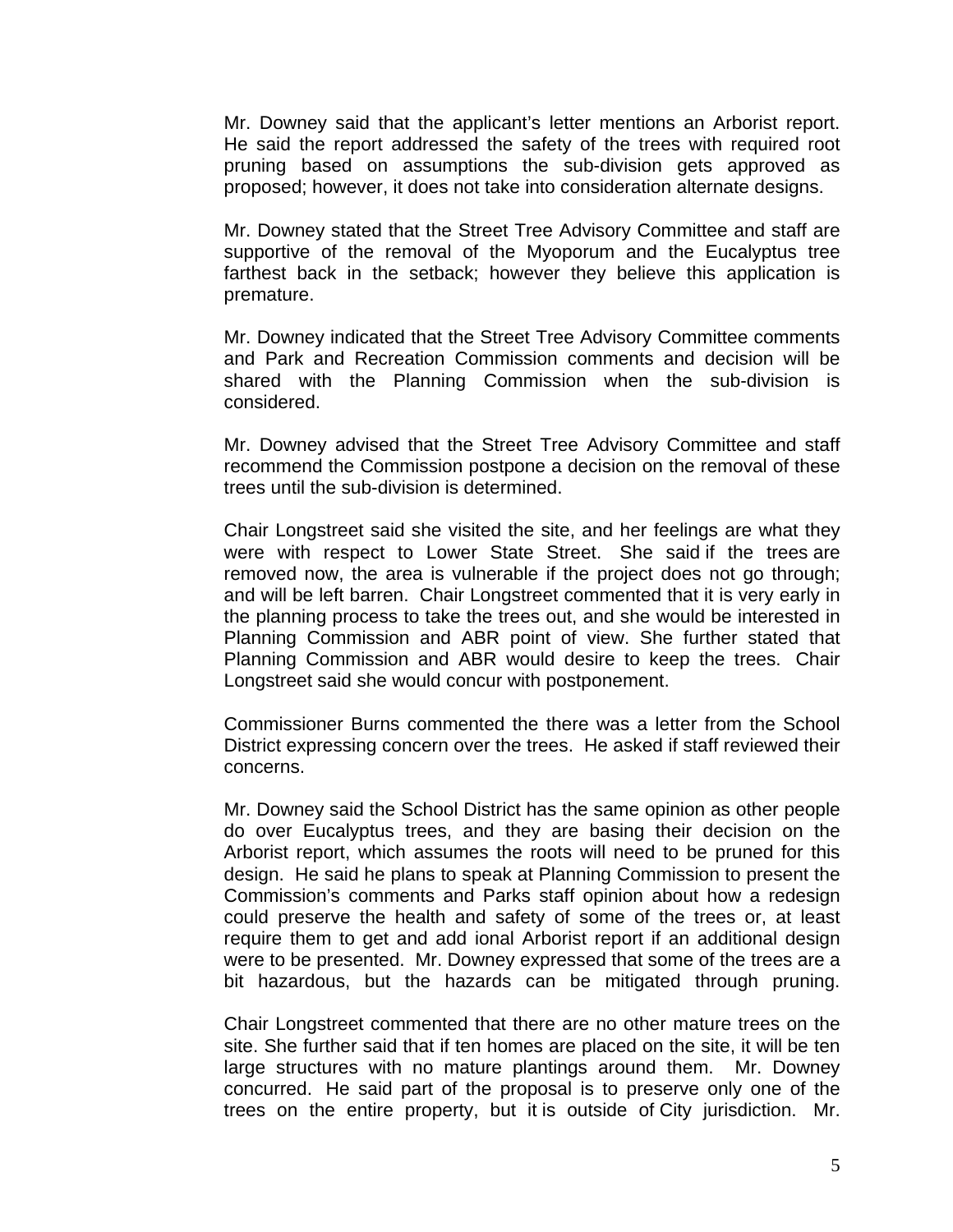Downey said they plan to relocate an Olive tree onto the site. He said it is small considering how large Olive trees can get.

**Commissioner Daniel Hochman moved, seconded by Commissioner Daraka Larimore-Hall, and passed 4/0 to concur with the Street Tree Advisory Committee and staff regarding the postponement of a decision on item 4E(1).** 

## **ADMINISTRATIVE AND STAFF REPORTS**

# **5. What's New in Recreation? - For Information (Attachment)**

Recommendation: That the Commission receive a presentation on recent new programs and inventive program changes created by the Recreation Division.

Ms. Rapp said staff wanted to talk about some new programs the Department is excited about.

Terry Brown, Kimmie Coley, Rich Hanna, and Jeff Smith provided this report.

Chair Longstreet asked how the Scholarship program is doing.

Ms. Hanna said the Department gave the Police Activities League (PAL) 140 scholarships this summer, and the free summer drop in program is still available at Franklin, McKinley, and Harding Schools. She said Campership Alliance brings scholarships from many different agencies throughout the South Coast. Ms. Hanna stated that residents can call the Police Activities League or go on their website for more information about the registration day, which is May 15th.

Intern Torres-Santos said it is good to see the new programs for youth this summer and asked if this is the first year for Camp Millionaire.

Ms. Coley said yes, it is the first year the City is co-sponsoring Camp Millionaire. She said that it has been done in the past as an independent unit. Chair Longstreet said there was a program in the past that cost about \$300 per week. Commission Burns interjected that his son attended Camp Millionaire a few years ago and it was a very good camp and he is glad the City is co-sponsoring it.

### **OLD BUSINESS**

# **6. Presentation of Parks and Recreation Department Fiscal Year 2010 Budget - For Discussion (Attachment)**

Ms. Rapp introduced this item and highlighted the budget process. Mr. Benson provided an overview of the Creeks Proposed Fiscal Year 2010 budget. Mr. McGregor provided an overview of the Fiscal Year 2010 Golf Budget. He then provided an overview of the Fiscal Year 2010 General Fund Budget.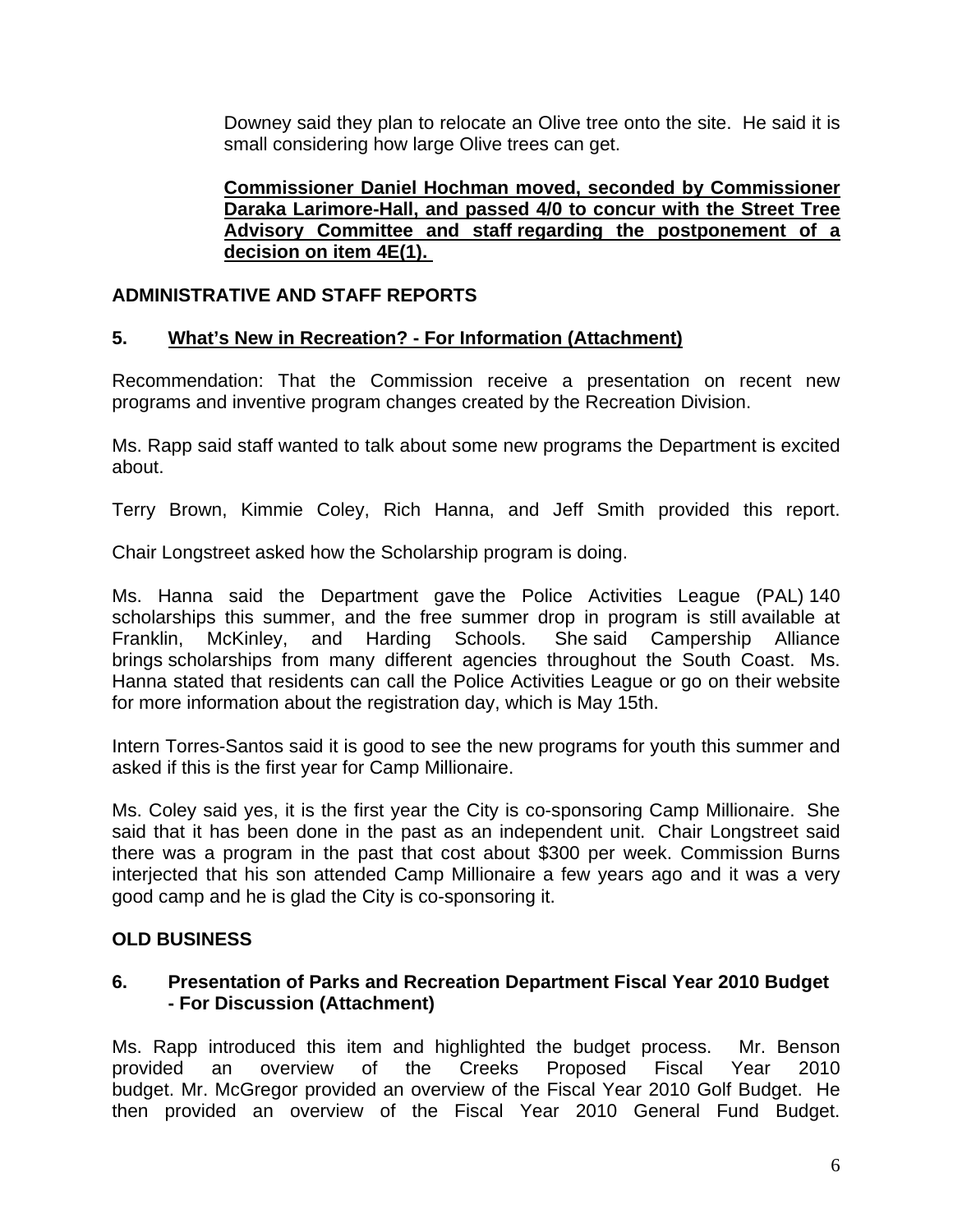Ms. Rapp provided an overview of the Department's response to the Economic Crisis. Mr. Escobar provided an overview of Parks Division Organizational Changes and Service Level Impacts. Ms. Hanna provided an overview of the Recreation Division Organizational Changes Service Level Impacts.

Chair Longstreet commented that it is a loss to lose the Lower Westside Center, but with such active afterschool programs that parents are involved in at McKinley and Harding, a very targeted outreach needs to happen to those families, and staff has to have the system set up to meet those needs.

Ms. Hanna said that staff has already talked to the CAC about taking over some of the programs offered there, such as the food distribution program, and some of the social services programs, so staff is already looking to other agencies to fill the gap.

Ms. Rapp advised that staff does not know what the School Districts' commitment is for the \$40,000 they currently contribute to the Junior High Afterschool Program. She said the City of Goleta has committed their funding for next year. Ms. Rapp said that when staff has met with the Superintendent and his staff, they have been supportive, but they are facing significant budgetary challenges. Ms. Rapp said that is very much a concern for the all of the partners involved in the Junior High Afterschool program. She said the loss of \$40,000 would significantly impact what can be done with that program.

Ms. Rapp talked discussed Cost Shift Adjustments identified by the City Administrator.

Ms. Rapp highlighted projects and other items that will be accomplished during Fiscal Year 2010.

Commissioner Burns commented that somewhere in the City there is a document that outlines what level of maintenance or how well the buildings are maintained, He suggested the need for a slide that reflects the current conditions of the buildings. Mr. Burns stated there is a slide that outlines capital improvements, but the buildings the Department are responsible for probably have approximately \$12 or \$14 million dollars in deferred maintenance in them, and that needs to be made known.

Commissioner Hochman added that it also identify an indication as to how many of those facilities are being actively used by Parks and Recreation programs and how many are being maintained for the sake of being maintained or for the benefit of another department.

Commissioner Larimore-Hall ask regarding the Creeks Program how much thought has been given to how there can be synergy between the public outreach program and recreation and education programs throughout the Department.

Mr. Benson said staff tries to coordinate as much as possible wherever there is overlap, not just within the Department and the City, but Regionally with other municipalities and special districts throughout the area. He said coordination is done with other City departments, for example, for Earth day. Ms. Zachary interjected that the Creeks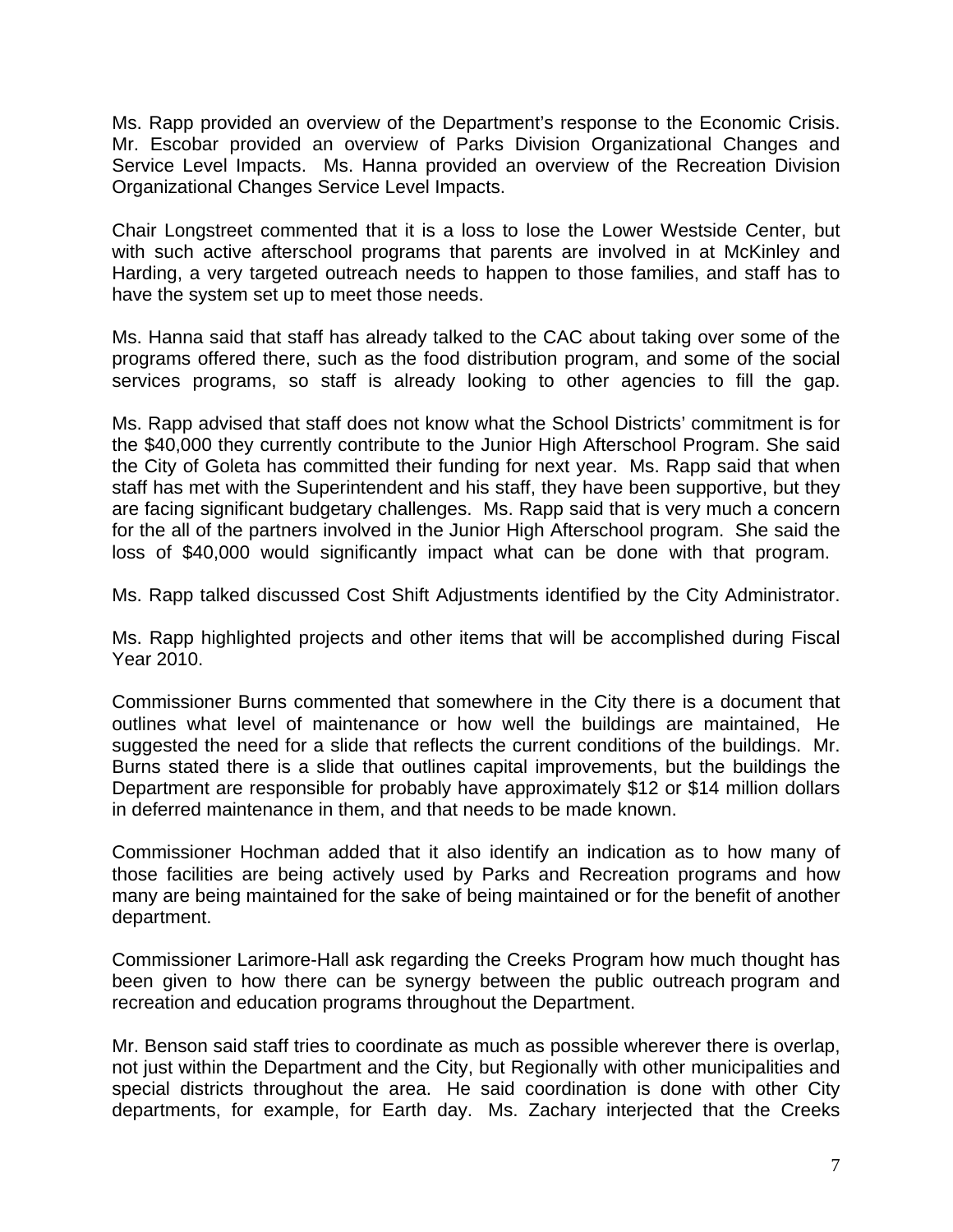Division works with the Recreation Division Afterschool Program. Mr. Benson said that the Creeks Division also works with the Recreation Division Summer Camp program at Skofield Park. Mr. Benson further stated that many of the capital projects are tied in with City Parks; there are allot of City parks with creeks running through them. He said that staff also looked for opportunities such as the Creeks Division picking up ten percent of the Assistant Director's salary and benefits. Mr. Benson said that is not unreasonable, as it reflects the reality of how the Assistant Director's time is spent. He further said that the Creeks Division is expanding its capital program and does not have adequate staff to accomplish those projects. Mr. Benson said the Creeks Division will compensate the Project Manager in Department Administration for 25 percent of his time to work on those projects.

Chair Longstreet commented on the use of Youth apprenticeship in the Creeks Division. Mr. Benson said yes, the Creeks Division runs a successful internship program as well.

Commissioner Burns suggested the Department show a slide that reflects what the potential \$11 million capital projects could be if we obtain grant funding.

Mr. Benson said that the projects staff is seeking grant funding for are projects that are part of the existing capital program, and there is a significant amount of money available through the stimulus bill for water quality related projects.

Commissioner Larimore-Hall stated that he would like a hand out regarding the policy considerations identifying loans between City funds and when interest is charged.

Ms. Rapp asked Mr. Larimore-Hall to send her an email with the specific information he is interested in and she would get that information from the Finance Department, saying it could possibly be provided in written form. She further said that if it would be helpful to have someone from the Finance Department attend the Commission Work Session, which could be arranged.

Commissioner Burns asked a question about the New Davis Center monthly parking permit in 26 spaces (\$130/mo.) He suggested staff identify the current fee and what the fee will be to provide a perspective. Ms. Hanna said that when the Granada Garage was being built, an additional strip of parking was created on City property adjacent to the Downtown Lawn Bowls Club. She said it consisted of 26 spaces with a couple of handicap spaces. Ms. Hanna said it has been a 90-minute zone since the Granada Garage has opened. She said that staff proposed to take the 26 spaces, charge \$130 per month per space and have the revenue come to the Department. Ms. Hanna said staff has discussed the matter with Downtown Parking about it, and they are going to work with staff to implement the program. Ms. Hanna indicated that staff estimates the revenue at \$35,000 to \$40,000 per year.

Commissioner Hochman asked whether significant thought went into lowering a significant number of fees in order to gain participation. Ms. Rapp said staff has done a great deal of research which shows changes in participation both in facility rentals and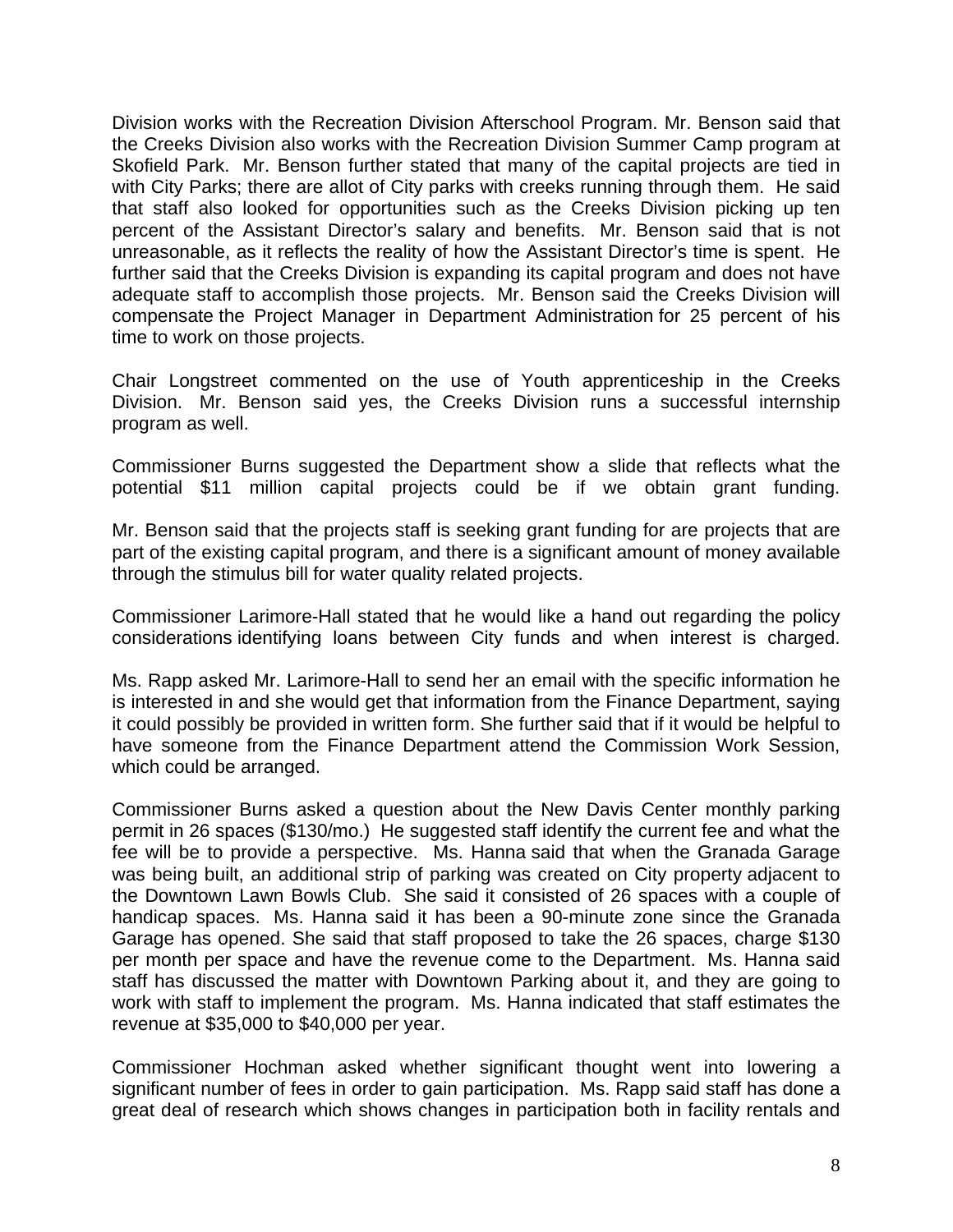in registrations. She said in 2004 and 2006 there were significant increases to the Fees and Charges which resulted in a drop in participation levels. Ms. Rapp said that consequently, staff has taken the approach of not mandating fee increases, and in fact, staff has reduced a good portion of fees over the last couple of years to bring then back into the market rate.

Ms. McCaffrey discussed how staff go about setting fees and charges.

Commissioner Burns suggested a slide "things that need to be replaced, but we are not planning to replace".

Commissioner Hochman asked why the FY 2010 Projected Miscellaneous Grants fund is lower than the FY 2009 Adopted amount.

Ms. Hanna explained that in previous years, a Miscellaneous Grants budget was not adopted during the budget adoption process. She said that for Fiscal Year 2010, the Department was asked to do a full budget that included a budget with Miscellaneous Grants for the first time. Ms. Hanna said that Afterschool programs have gone back and forth between General Fund and Miscellaneous Grants, but now they will be all Miscellaneous Grants, so Youth Activities budget is large because of the three large Afterschool Programs.

Commissioner Burns asked to talk about how the Department relates versus how other City's do with respect to these grants. Ms. Rapp said that at this point the numbers are markers. She said the Department is simply saying staff anticipates it will raise that amount of money; if that money is not brought in, it cannot be spent.

Commissioner Burns - suggested a discussion of what underutilized facilities could be leased to other organizations.

Chair Longstreet asked whether CDBG funded the rent for the LWC, and if so, would the Department be able to apply those CDBG funds to the programming. Ms. Rapp said she does not believe the Department has had funding to support the lease operation of the Lower Westside Center for a while. She said the Human Services Commission moved towards funding non-City programs with their funds; the Department has had more success with capital funding.

Commissioner Burns asked whether the Department could consider asking the Friends of the Tennis fundraise for tennis court resurfacing.

Commissioner Hochman asked whether thought was given to reducing position or freezing salary levels. Ms. Rapp said there has been allot of discussion about that.

Ms. Kent said that is a City-wide effort. She said that many employees who recognized there could potentially be layoffs and cuts in services, expressed interest in a furlough. Ms. Kent said that there are active negotiations with SEIU Local 620, who represents the General Employees, in consideration of a furlough and also freezing the vacation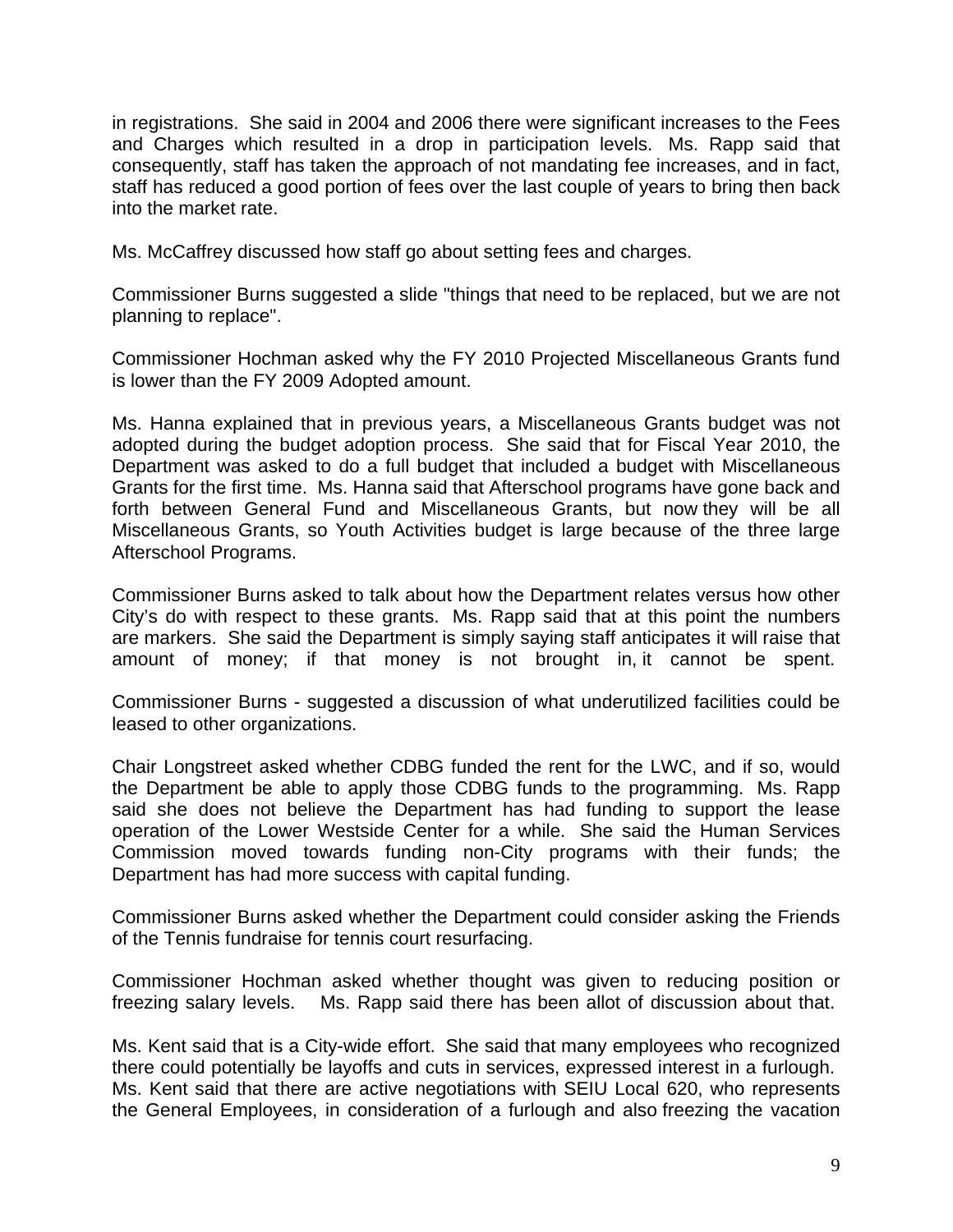cash-out program, which is a hard cost to budgets. She further said the Managers and Supervisors have already agreed to a 5% furlough, so beginning for the period July 2009 through June 2010, there will be a one year, and possible two year, furlough of 5% in reduction in salary for Managers and Supervisors, frozen vacation cash-out, and also frozen benefit levels. Ms. Kent said that in the incorporation of the entire budget, it was anticipated that there would be approximately \$1.5 million in concessions through furlough, vacation cash-out, etc. She said with the Managers and Supervisors leading, the City has about \$850,000, and the City is still working with the employee bargaining groups to achieve the \$1.5 million already considered in the overall budget.

Commissioner Hochman asked how it translates to Parks and Recreation, was there a talk of freezes or reduction so layoffs would not occur or to reduce impacts.

Ms. Kent advised that because the City is a unionized environment, the City must deal with the issue of salary concessions or benefit freezes on a global basis; individual departments cannot deal with their employees. She said there can be choices in organizations where people might voluntarily chose to work part-time or to make some other choices that might be helpful to the organization, but things that related to actual salary concessions, benefits, or furlough have to be dealt with in the City-wide environment.

Commissioner Larimore-Hall thanked Ms. Kent for her comments and for clarifying the information because there is a great deal of misunderstanding in the community particularly in the media. He further said from a Commissioner's standpoint that he takes the City and the workers representatives at their word that everyone is serious about working together to make sure the City keeps its fiscal house in order with as little pain as possible. He encouraged the City to take seriously proposals that might look painful from the City's standpoint in order to avoid layoffs, because the more layoffs there are, the harder it will be to dig ourselves out of the recession in general.

Ms. Kent expressed appreciation for the effort that all of the Departments have put forth in preparing their budgets, particularly Parks and Recreation. She said it has been very painful for the City organization, but the City is working to try to place the employees who potentially are going to be laid-off and to mitigate the impact, both on services to the community and to the employees' family.

Ms. Rapp asked Ms. Kent to respond to a question by a Commissioner about manager and supervisor salary studies.

Ms. Kent said that most of the employees of the City of Santa Barbara are represented by a Union. She said that the City's managers are an unrepresented group, and the way their salaries are determined is that there is a periodic salary survey. She said the City is compared agencies such as Ventura City, Oxnard, etc. and the goal is that the City is to have its salaries at the median salary. Ms. Kent stressed that the City focuses on being the middle of the pack with respect to manager salaries.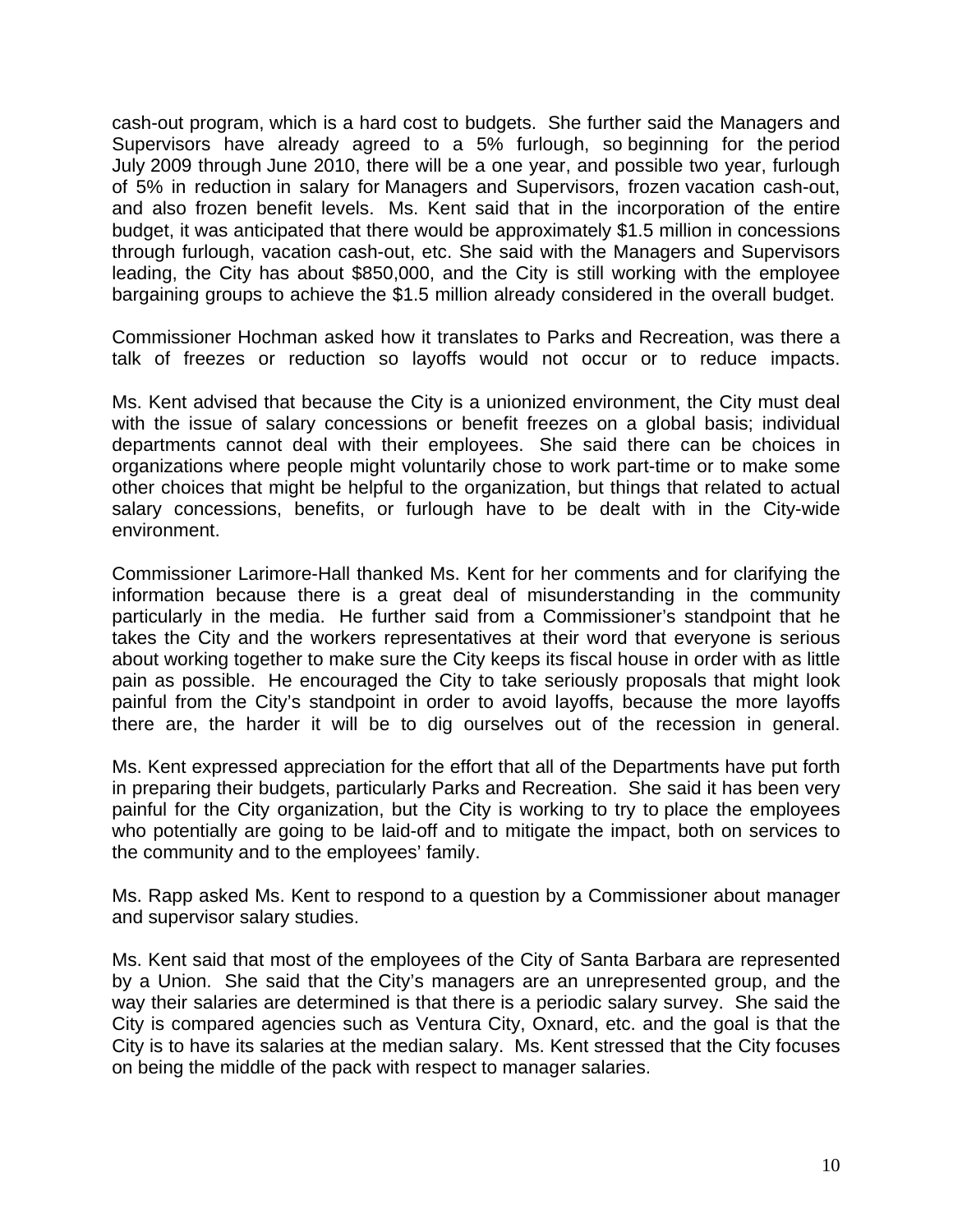Commissioner Hochman asked how large the comparison group is. Ms. Kent said the comparison group consists of 15 agencies.

Chair Longstreet commented on the contract dollars being cut, and said that it is money not being spent, work not being done, and it affects everyone.

Commissioner Larimore-Hall asked why the public desk is not being opened later instead of being closed earlier. Ms. Rapp said the City starts work at 7:30 a.m. in the morning and the Department wanted to be consistent with City schedule. She said this is an elimination of hourly staff, and is operating the reception desk with permanent staff, so there is less flexibility with the hours. Ms. Rapp indicated, however, that the Department could revisit it. Commissioner Larimore-Hall said he appreciates the constraints, but it seems like an easy thing that would have a big impact on customer service and suggested staff re-think it.

Commissioner Burns suggested the reception desk could stay open later one day per week.

Commissioner Hochman commented that when irrigation systems are not working correctly water is used inefficiently and it could cost more by waste or in replacement costs in the future. Mr. Escobar said the Department uses a Central Control Irrigation System, where staff is able to monitor water usage. He said regarding no new systems, the Willow Glen Park system would not be installed in Fiscal Year 2010, and it is currently functioning properly. He said the other services that could be delayed will be taken care of by the Senior Grounds Maintenance Worker during the summer months.

Commissioner Larimore-Hall asked whether only the hardscape aspects of the IPM Improvement Projects will be suspended. He further asked if the Department will have to increase the use of pesticide. Mr. Escobar said that the Department will still comply with the PHAER Zone and work with the IPM Advisory Committee and will need to apply for an exemption if pesticides need to be applied. Mr. Escobar put out a call for volunteers. He said volunteers are critical for the success of the IPM Program.

Commissioner Hochman asked for clarification on the State Street Maintenance Contract asking whether the two areas discussed are the same contract. Ms. Rapp said yes, it is the same contract, two different actions being proposed. She said it is proposed that their funding be reduced at the same level City departments is being reduced. She said Ms. Zachary worked with the Downtown Organization and identified the service impacts, which are reflected on the slide.

Commissioner Hochman commented that State Street is a major corridor and expressed concern about the decrease in maintenance. He said it is conceivable that if the downtown corridor dirties up, people may not come back as much. Mr. Hochman said he would like the downtown corridor to stay beautiful.

Ms. Zachary said that when staff met with the Downtown Organization they identified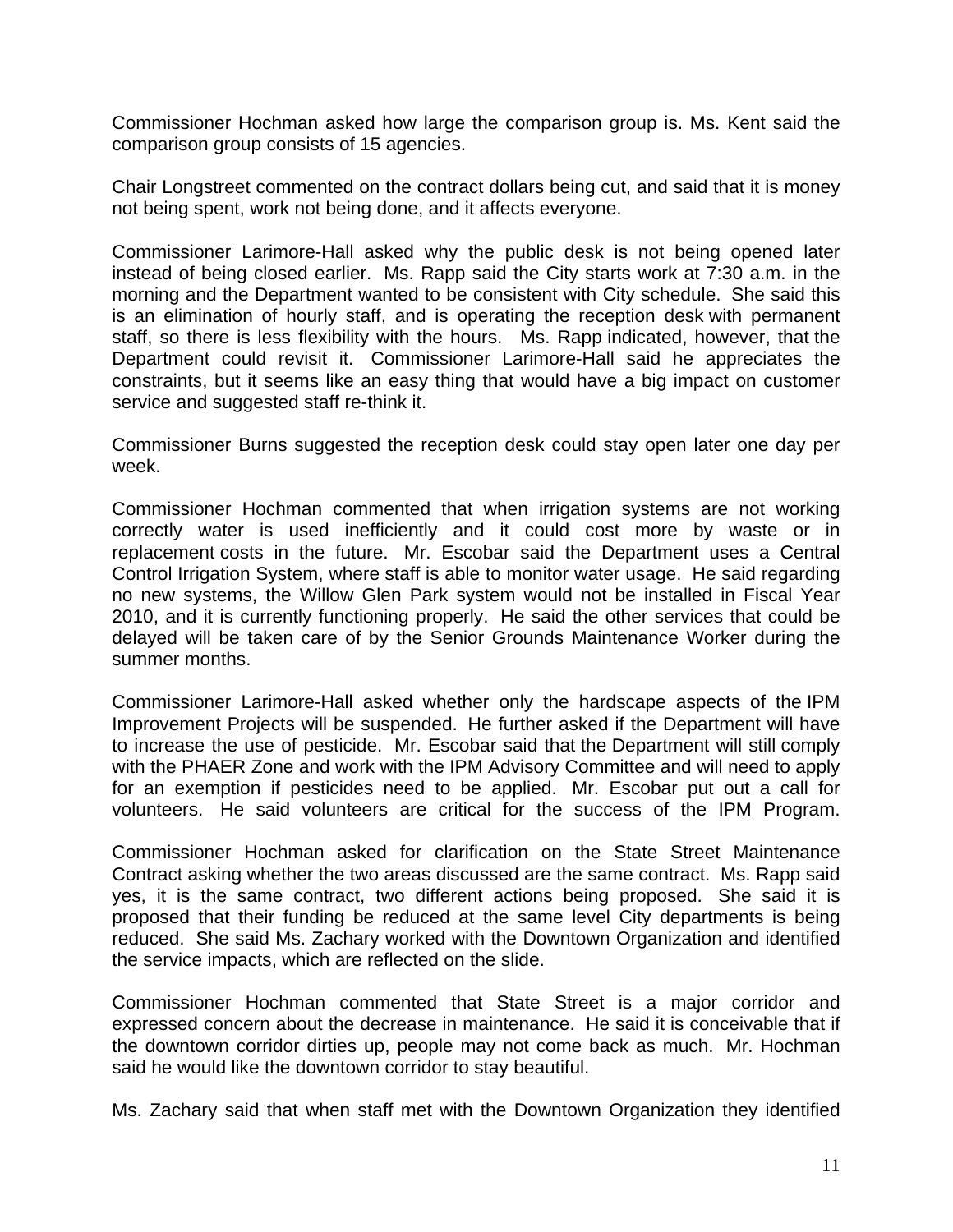the service reductions, and some of the reduced funding will be offset by the fact that they have some lower costs than anticipated. She said that while staff shares Commissioner Hochman's concern about maintenance of State Street, staff believes that what the Downtown Organization is proposing really minimizes the service impacts, due the fact that they have determined ways to save in other ways of their budget in order to continue to provide services. Ms. Zachary further said that Department staff meet with the Downtown Organization on a quarterly basis and conduct a walkthrough. She said that in addition to the work that the Downtown Organization is paid to do on State Street, the Forestry Section of the Parks Division and the Streets Division of Public Works provides services on State Street. Ms. Zachary said staff has discussed the need to monitor the work and address problems as they arise. She said that despite the current budget considerations, when the Department is faced with a situation that needs to be addressed, the Department will address it to the best of our ability. Ms. Zachary stated that how the City appears to both its residents and its visitors is absolutely critical.

Intern Torres-Santos asked for more details regarding the combining of Teen Programs and Community Services. Ms. Hanna reviewed the proposal in detail.

Commissioner Hochman asked with the mandatory adjustments, when we get to the contingency adjustments, they are specified in priority order. He asked who determines which Departments get hit, or is it divided evenly amongst the departments. Ms. Rapp said that from her experience contingency lists are dealt with in a couple of ways. She said sometimes it is handed back to the Department, and if the Department has proposed a reduction in service that the Commission has a different opinion on, the Commission might ask for an alternate proposal. Ms. Rapp said she also has experience where it gets turned back at the Council level as well. She said that last year, there were discussions on the Dias with the Council and the Finance Committee looking at the items listed on the contingency list. Ms. Rapp said there could also be a reduction proposed in a different department that Council might not want to make, so they could look to another department.

Commissioner Hochman asked whether it is primarily City Council who makes the decision. Ms. Rapp said yes, and that is basically what occurred last year.

Chair Longstreet said that is what is so difficult looking at the next two months. She said it is very important that users and supporters of Parks and Recreation come forward and make their voices heard and their opinions be known.

Ms. Rapp talked about a comment Councilmember Falcone made yesterday regarding the possibility of creating a Park and Recreation District or a Recreation District.

Commissioner Burns said it is a good concept, but there isn't any money to fund programs at the County or the City of Goleta to fund programs. He said that in the longrun, it is something the City should look at, but now is not the right time. Commissioner Burns further said that forming a new organization during a budget cycle is the right thing to do.